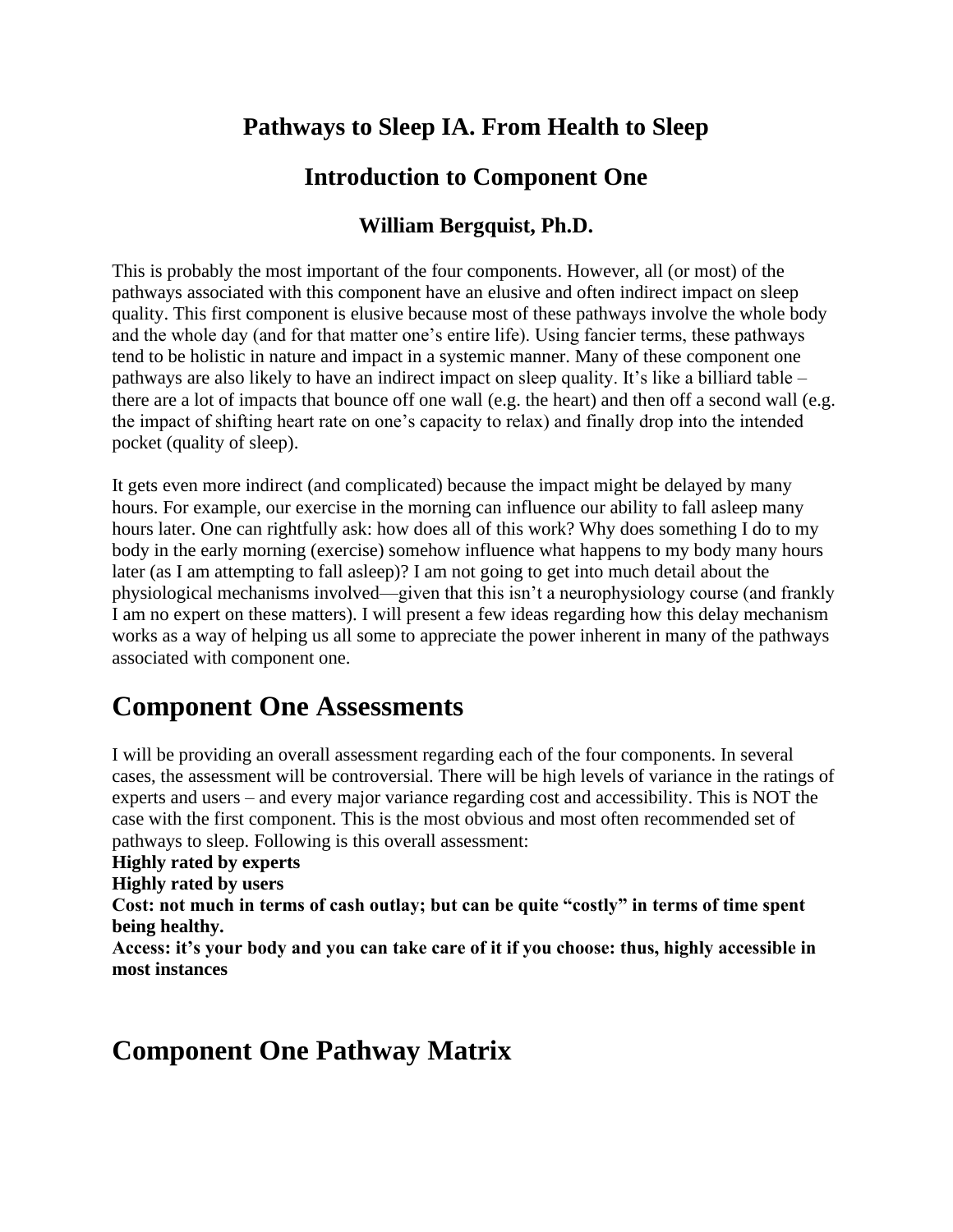Having offered this overview of the ratings associated with most of the Component One pathways, I will share with you the latest version of the Component One Pathways (November 7, 2019). This matrix will be frequently updated as more research is being reported and more data is collected regarding user ratings. I will also be providing similar matrices for the other three components.

Here are the first set of matrices. They are focused on general health issues--both ways to remain healthy and ways to confront health challenges (specifically time zone shifts and allergies).

| Pathway                                                    | Sub-Pathway                                                                                                  | <b>Expert Rating</b>    | <b>User Rating</b> | <b>User Cost</b> | <b>User Access</b> |
|------------------------------------------------------------|--------------------------------------------------------------------------------------------------------------|-------------------------|--------------------|------------------|--------------------|
| Exercise                                                   |                                                                                                              | $\overline{\mathbf{3}}$ | 3                  | $\mathbf{1}$     | $\overline{1}$     |
| Mindfulness                                                |                                                                                                              | 2.5                     | 3                  | $\mathbf{1}$     | $\mathbf{1}$       |
| <b>Stress Reduction</b>                                    |                                                                                                              | $\overline{\mathbf{3}}$ | 3                  | $\mathbf{1}$     | $\mathbf{1}$       |
| Planning for Time<br>Zone Shifts When<br>Traveling         | Scheduling Sleep<br>Gradually Toward<br><b>Destination Time</b><br>Zone                                      | $\overline{2}$          | $\overline{2}$     | $\mathbf{1}$     | $\mathbf{1}$       |
| Planning for Time<br>Zone Shifts When<br><b>Traveling</b>  | Preparing and<br><b>Executing Plan for</b><br>Sleeping on<br>Transportation<br>Vehicle (such as<br>Airplane) | $\overline{2}$          | 2v                 | $\mathbf{1}$     | $\mathbf{1}$       |
| <b>Addressing Problems</b><br>Associated with<br>Allergies | <b>Take Allergy</b><br><b>Medications</b><br>[Prescription]                                                  | $\overline{2}$          | $\overline{2}$     | $\overline{2}$   | $\overline{2}$     |
| <b>Addressing Problems</b><br>Associated with<br>Allergies | <b>Take Allergy</b><br><b>Medications</b><br>[Over-the Counter:<br>Non-Prescription]                         | $\mathbf{1}$            | 2v                 | $\mathbf{1}$     | $\mathbf{1}$       |
| <b>Addressing Problems</b><br>Associated with<br>Allergies | Clear Nostrils with<br>Nasal Wash                                                                            | $\overline{2}$          | $\overline{2}$     | 2v               | $\mathbf{1}$       |
| <b>Addressing Problems</b><br>Associated with<br>Allergies | Prepare strategy for<br>addressing sneezing<br>and coughing when<br>in bed                                   | $\overline{2}$          | 3                  | $\mathbf{1}$     | $\mathbf{1}$       |